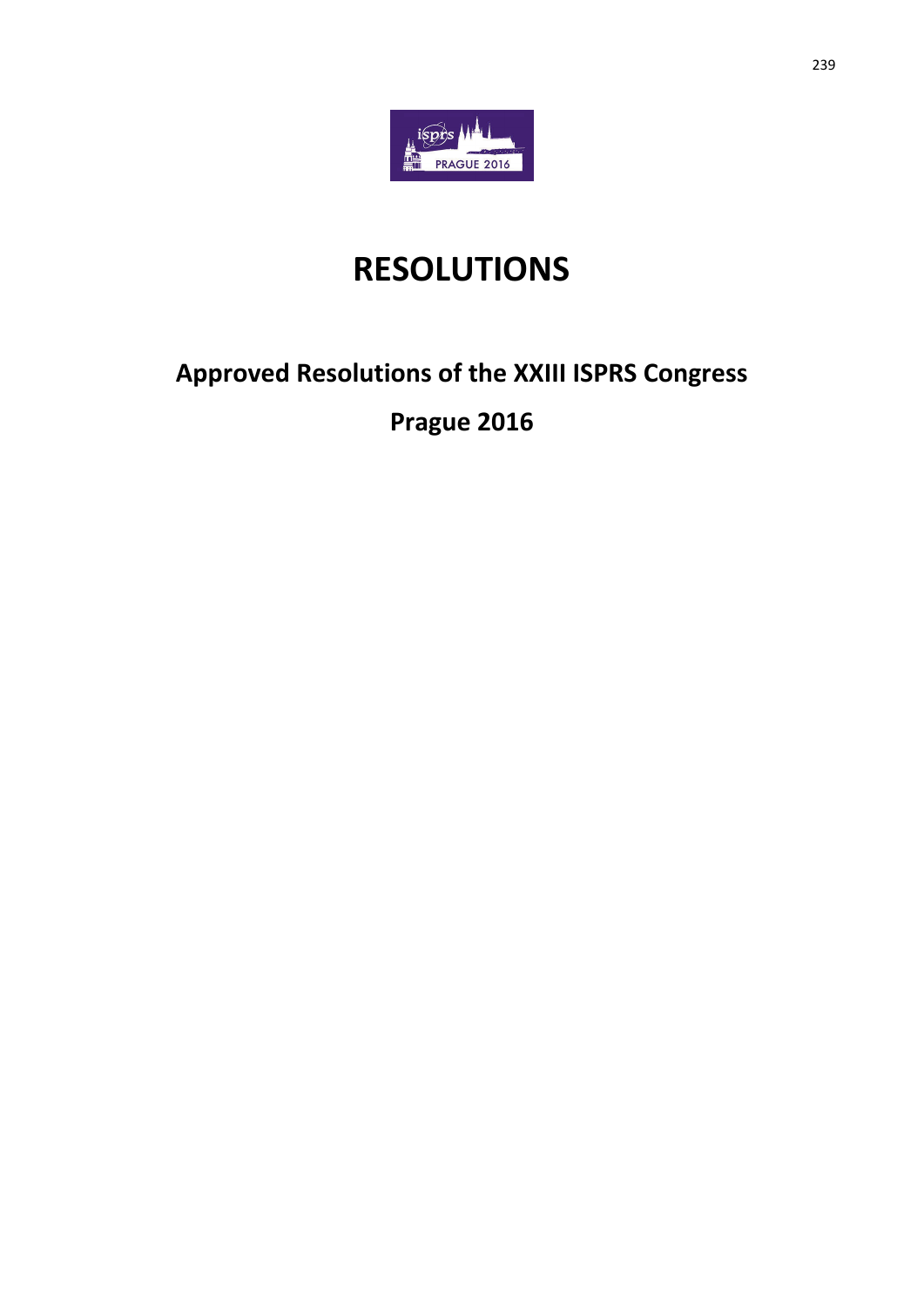## **Resolutions of ISPRS XXIII Congress**

## **Resolution 0: Thanks to the Czech Society**

The Congress commends:

To congratulate The Czech Society, its president and the Congress Director Lena Halounová, the Technical Program Director Václav Šafář , the Local Organizing Committee and the Congress PCO, Auletris, s.r.o., for their excellent work which has resulted in a very successful Congress

## **Technical Resolutions**

## **Resolution I.1: Sensor Systems for Indoor Navigation and Mapping**

#### The Congress

Noting:

- the widespread availability and ubiquity of relatively low-cost 2D/3D sensors, including RGB and RGB-D cameras, laser scanners,
- the increasing advancement in smartphone technology, and
- the strong growth in the indoor geospatial application field

Recognising:

- the need for rigorous yet highly automated calibration, orientation and object recognition algorithms, and
- the demand for fast, accurate and robust software tools to identify patterns in point clouds acquired in indoor environments

Recommends:

investigation of the performance potential of indoor mapping systems based on low-cost 3D sensors, automated algorithms and software tools to support object recognition from point clouds acquired either directly by such as laser sensing, or indirectly by photogrammetry to be carried out.

## **Resolution I.2: Crowdsensing and Cooperative Navigation**

## The Congress

Noting:

- the increasing importance of sensor georeferencing for mapping and navigation,
- the use of multi-sensor platforms, and

the rapidly growing volumes of crowdsensed data from different platforms

Recognising:

the need for methods and solutions that can support data acquired by multi-sensing platforms

Recommends:

the investigation of sensor orientation. calibration and data fusion methods for multisensor platforms to be carried out

#### **Resolution I.3 Small Satellites and Constellations**

## The Congress

Noting:

the increasing development of small satellite systems for earth observation especially by the private sector

Recognising:

the availability of earth observation data derived from small satellites for remote sensing applications

Recommends:

collaboration with the private sector on widespread applications of earth observation data derived from small satellites to be initiated

## **Resolution II.1: Image Interpretation and Machine Learning**

The Congress

Noting:

the growing importance of automatic image interpretation and understanding for photogrammetric modeling and remote sensing, ranging from low-level feature extraction to high-level semantic interpretation

Recognising:

the contributions of ISPRS community to analysis, segmentation and classification of image, point clouds and 3D model data

Recommends:

that the work on physical modeling and machine learning, including recent advances in deep learning, for data interpretation and analysis should be strengthened.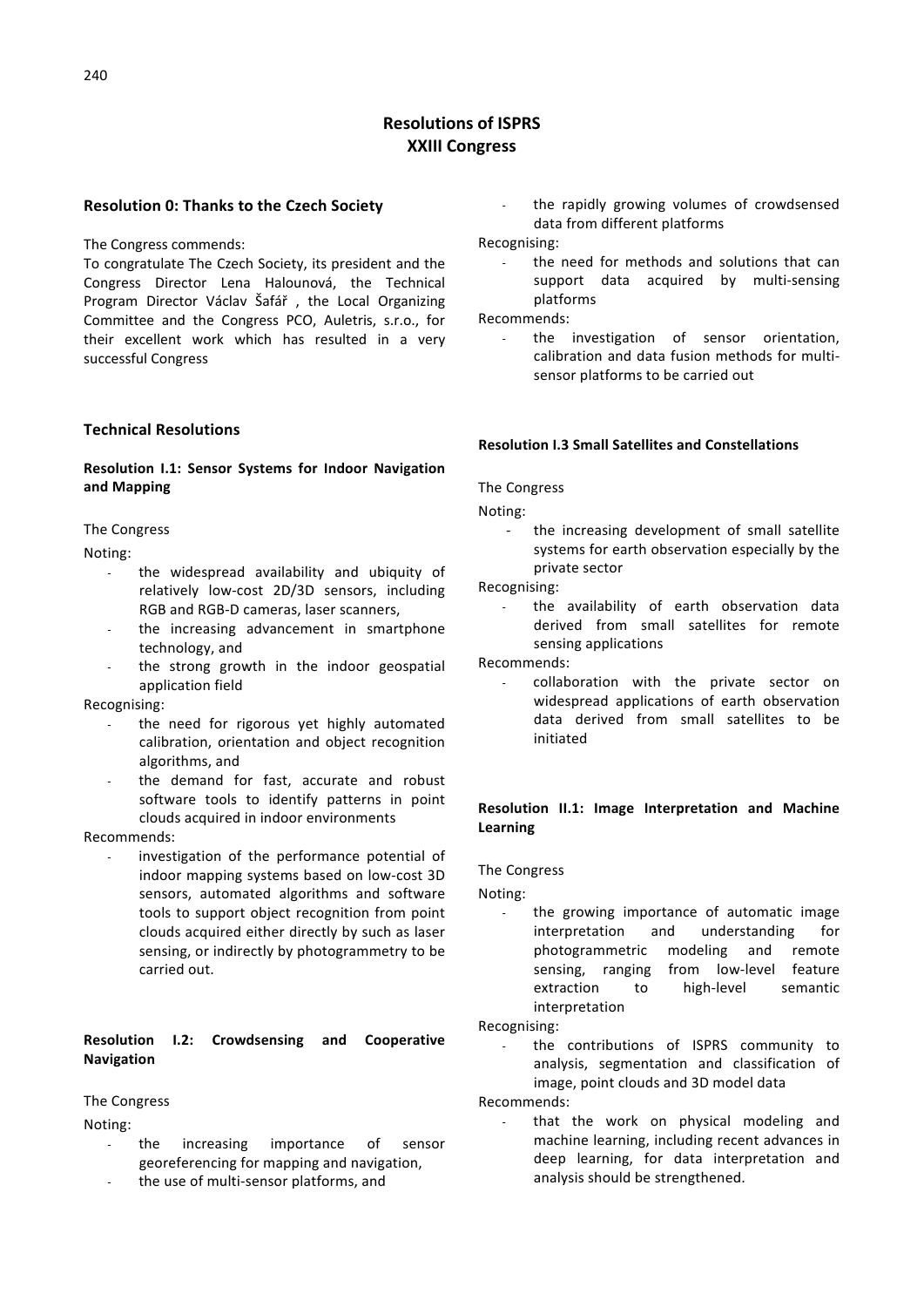### **Resolution II.2: New Sensor Data Modalities**

#### The Congress

Noting:

the growing importance of new sensors and sensor combinations, including RGB-D cameras, multi-spectral, hyperspectral and UAV-based lidar sensing, advances in GNSS and IMU technology, crowd-based and ad-hoc sensor networks

Recognising:

the contributions of ISPRS community to sensor calibration, sensor integration and integrated data processing for geo-spatial applications

Recommends:

that analysis of new sensors and work on calibration, data fusion and information extraction from new sensors and their combinations should be strengthened.

#### **Resolution II.3: Photogrammetry in Mobile Robotics**

#### The Congress

Noting:

the rapid development of technology for autonomous robotics, aerial, land-based and swimming drones, self-driving vehicles, as well as hand-held and virtual/augmented reality devices

Recognising:

the contributions of the ISPRS community regarding both real-time sensing and data analysis on mobile platforms, and the generation and maintenance of reliable environment maps

Recommends:

that the work on indoor and outdoor mapping; real-time processing; control and obstacle avoidance; visual-inertial odometry; and dynamic scene understanding should be strengthened.

## **Resolution III.1 Multi-dimensional Remote Sensing Dataset and its Quality**

## The Congress

Noting:

the increasing availability of complex and multi-dimensional, including multi-temporal, multi-resolution, multi-platform, multi-source sensors, for remote sensing of big datasets related to natural and/or man-made Earth

features;

the general lack of rigorous, harmonized, optimized and accepted principles in terms of standards, quality, and error characterization of data and derived products

## Recognising:

- the contributions of ISPRS community to develop innovative remote sensing techniques and tools combined with image processing algorithms for automated operational mapping;
- the difficulty and burden in developing and implementing appropriate, comprehensive, and generally accepted quality control techniques;
- the inchoate and rudimentary state of data quality standards

Recommends:

- that the operational use of accepted and novel techniques for the thematic mapping processes be strengthened;
- that those improvements should be accompanied by development and implementation of appropriate and comprehensive error characterization and data quality control techniques.

## **Resolution III.2: Remote Sensing Applications & Policies**

#### The Congress

Noting:

- significant efforts towards realization of a myriad of applications of remote sensing by the research communities for sustainable development; scope for bridging the prevailing information gaps through the evolving scenarios of the Earth observation systems and analytical techniques;
- data policies on sharing, access and outreach of actionable and affordable information products for enabling appropriate decision making

Recognising:

- the need for better understanding of the Earth system for meeting the challenges of sustainable development goals;
- the benefits of automation in efficient generation of the standardized value added geospatial products and services;
- the merits of concerted and coordinated efforts by professional societies, industries, academia and research institutions, social media and other stakeholders for reaping societal benefits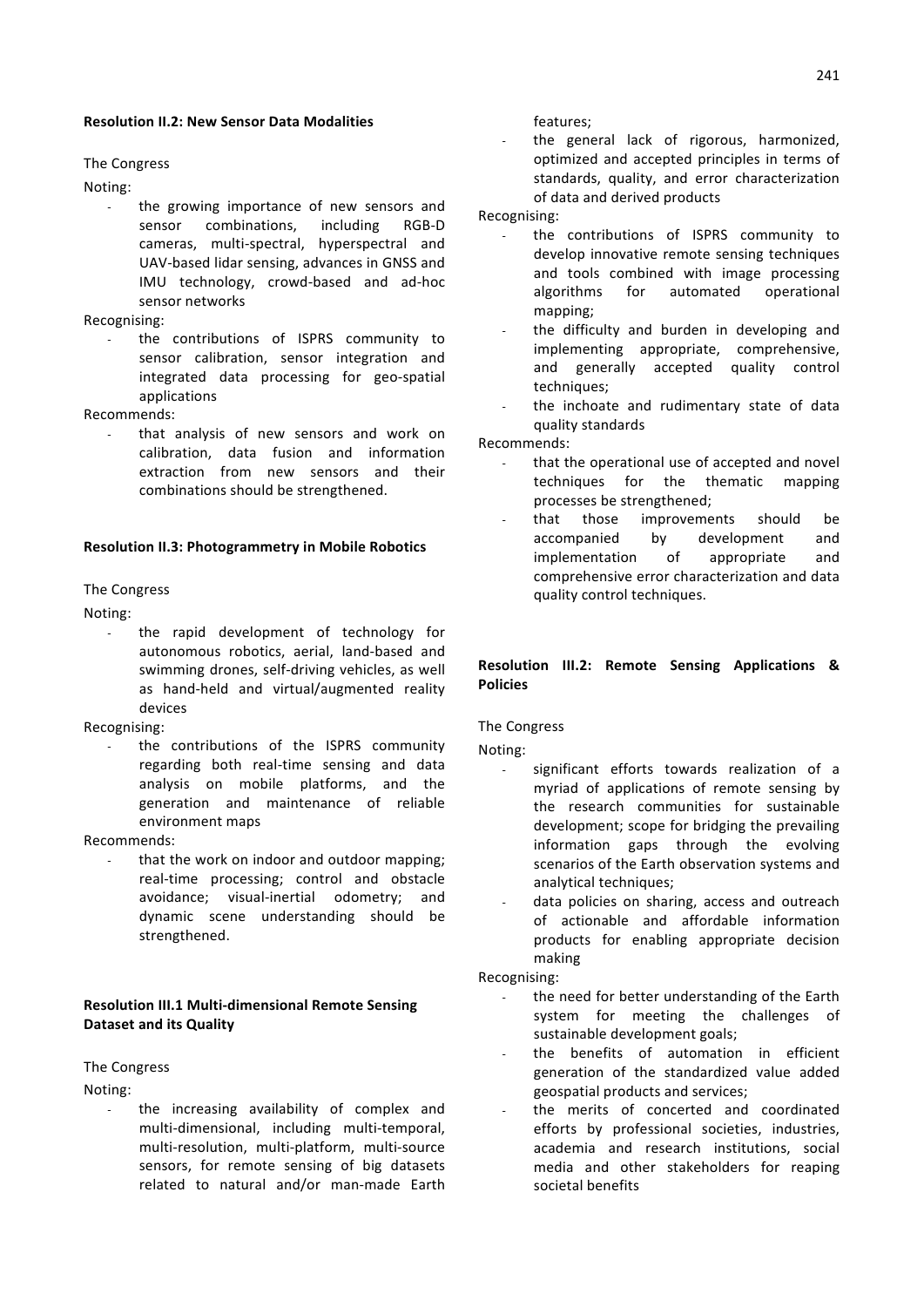## Recommends:

- improved technique development, exploring the synergy of Earth observation systems for retrieval of parameters and their assimilation for predictive modelling;
- stronger emphasis on developing applications exploring the joint potential of different geospatial technologies on infrastructure, disaster resilience and natural resources management;
- more effective out-reach through sharing of data, algorithms and models, including capacity building;
- and ISPRS playing a pivotal role in integrating global efforts for policy decisions on sustainable development.

## **Resolution IV.1: Multi-dimensional data models and structures**

## The Congress

Noting:

the increasing availability of huge, complex, multi-dimensional, multi-scale and potentially unstructured spatial data representing natural phenomena and man-made objects, above, below, on the surface, and indoor/outdoor

Recognising:

the contributions of ISPRS community to representations, structures and algorithms for multi-scale, multi-dimensional and dynamic data, and modeling of data on moving objects

Recommends:

that work on spatial data structures, indexing, and data fusion, and the use of functional programming and streaming algorithms be strengthened.

## **Resolution IV.2: Big spatial, VGI and Geosocial Media Data Integration, Visualization and Analysis**

## The Congress

Noting:

the increasing availability of unprecedented amounts of big spatial data from traditional multi-sources to the internet of things and user-generated content, as well as planetary mapping, for sustainable development, smart cities and time-critical applications

Recognising:

the contributions of ISPRS community to collection, processing, analysis, mining, simulation, visualization and quality assessment of moving and deformable object data, trajectory data, geosocial media data, and image and video data

Recommends:

that work on open and real-time data, big data analytics, data-driven geography, data interpretation, uncertainty modeling, privacy and security issues, as well as parallel and distributed processing paradigms and planetary mapping be strengthened.

## **Resolution IV.3: Information Services via Mobile and Cyber Infrastructure**

#### The Congress

Noting:

the rapid advancement of cloud computing, clusters and grids, high-performance computing, open source, geo-sensor networks, mobile technologies, web service technologies, new visualization devices, rising interest in human-centered design of technology, and open geospatial standards

Recognising:

the contributions of the ISPRS community to web service architecture, semantics and ontologies, sensor web, visual analytics, online and offline 3D/4D visualization, standards in the context of mobile/web/cloud-based geospatial services, and usability concerns

Recommends:

that the work on dynamic geospatial services, deep web, linked data, online multidimensional visualization considering usability, designs for mobile web, seamless indoor/outdoor location-based services, community-driven and participatory applications, and global information services be strengthened.

## **Resolution V.1 Cooperation with International Organizations and Sister Societies on Education and Capacity Building**

The Congress

Noting:

- that the technology and societal conditions of Earth observation and spatial information applications are developing rapidly;
- that these developments have led to the establishment of new international organizations such as Group on Earth Observations (GEO) and United Nations Committee of Experts on Global Geospatial Information Management (UN-GGIM) for